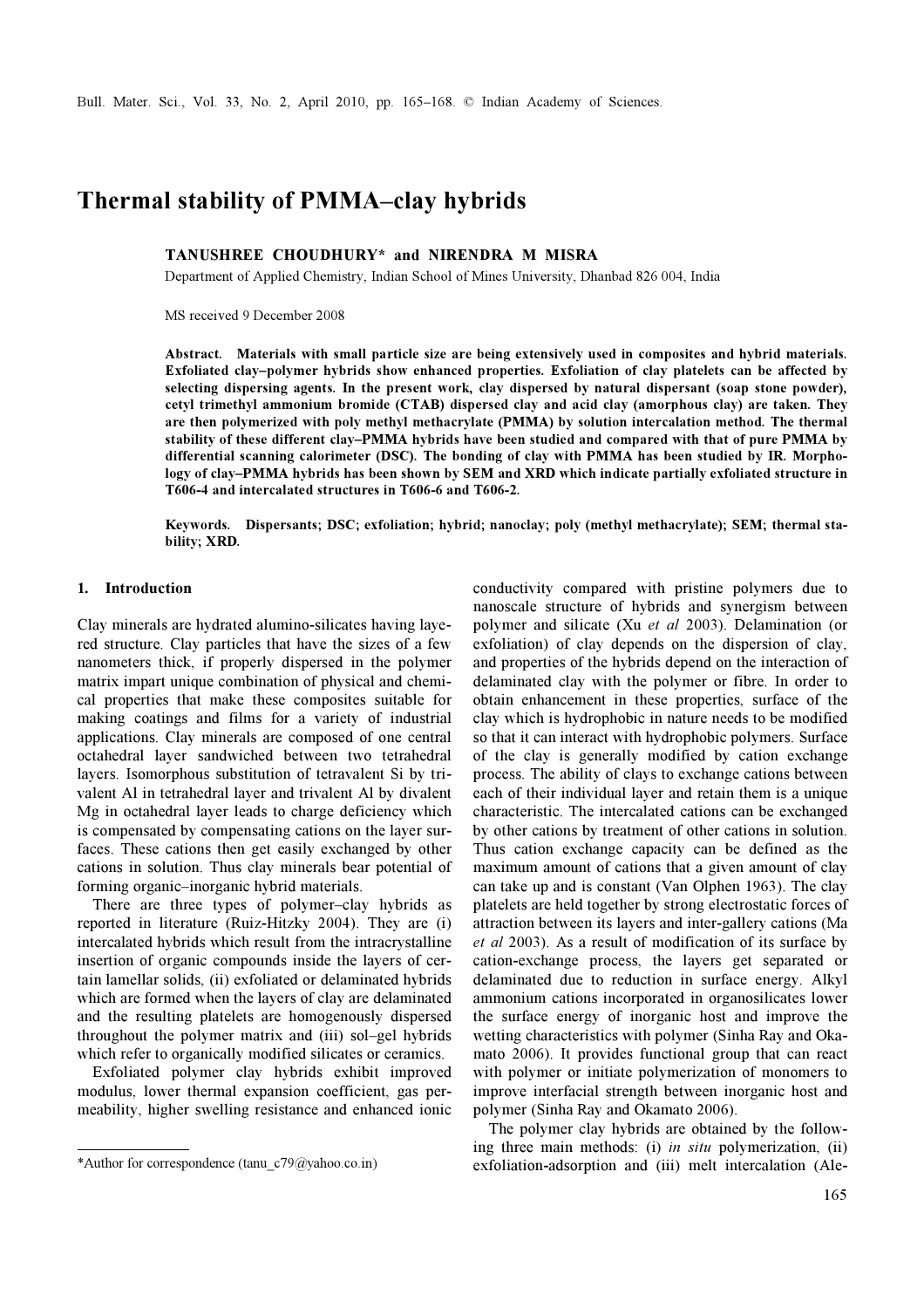xandre and Dubois 2000). Among thermoplastic–clay hybrids, PMMA has been widely used as a model matrix because it can be easily polymerized in bulk (in situ) solution, suspension and emulsion techniques (Xu et al. 2006). Numerous works have been reported in literature on PMMA as PMMA–clay hybrids have a potential advantage in reducing flammability, gas permeability and improving thermal and mechanical properties without any loss in optical clarity (Zheng et al 2005).

 In the present work, we examine hybrids of poly (methyl methacrylate) (PMMA) with three different types of clay (clay dispersed by natural dispersant, CTAB treated clay and acid or amorphous clay). Hybrid formation is evaluated by scanning electron microscope (SEM). Bonding between clay and PMMA is being shown by FTIR. The thermal stabilities of the resulting hybrids have been compared by DSC. The present study was stimulated by the observation of earlier works where it is shown that surfactant treated clay has a major role on the thermal stability of PMMA as compared to pristine clay.

### 2. Experimental

#### 2.1 Materials

Clay used in this experiment was mainly Bikaner bentonite. Cetyl trimethyl ammonium bromide (CTAB) used for dispersing clay was acquired from Ranbaxy Fine Chemicals Ltd. Polymer PMMA used for intercalation was of molecular weight 15,000 and bought from Acros Organics. Natural dispersant or soap stone powder was acquired from natural source.

## 2.2 Modification of clay

Clay was made organophilic by CTAB and a natural surfactant. To 1 g clay, 0⋅1% dispersant solution (0⋅01 g of dispersant in 10 ml water) was mixed under constant stirring for 4 h so that clay gets well dispersed in it. One drop of clove oil was added to the naturally dispersed clay suspension to keep it bacteria free. The resulting suspension was centrifuged and dried in room temperature.

### 2.3 Preparation of acid/amorphous clay

Known amount of clay was taken and kept in furnace till the temperature reached 600°C and it was immediately taken out and quenched in 0⋅1 N HCl solution. The resulting solution was centrifuged and dried at room temperature.

## 2.4 Synthesis of PMMA/clay hybrids

PMMA–clay hybrid was prepared by solution-intercalation method (Kim et al 2005). 10 wt% clay was used to prepare the hybrid. 1 g PMMA was dissolved in acetone and stirred vigorously in a round bottomed flask fitted with stopper at 40°C for 30 min. The organophilic clay  $(10 \text{ wt\%})$  was added to the polymer solution and continued to stir for 1 h. The solution product was then filtered off and washed thoroughly. The product was then dried at room temperature.

## 2.5 Instrumentation

DSC of PMMA–clay hybrid was performed on differential scanning calorimeter Perkin Elmer DSC-7 under nitrogen atmosphere at a scan rate of 20°C/min. IR was done on Perkin Elmer FTIR Spectrometer Spectrum 2000. SEM of PMMA-hybrids was taken using Hitachi S-3400N, Japan, using 3 kV. XRD of PMMA–clay hybrids was done using X'Pert Software, Phillips, powder diffractometer equipped with  $Cu-K\alpha$  generator  $(\lambda = 1.5405600)$ . Generator tension was 35 kV.

#### 3. Results and discussion

#### 3.1 DSC analysis

DSC showed a 9⋅12°C (as indicated in table 1a) increase in the glass transition temperature  $(T_{\rm g})$  of the hybrid prepared with clay (dispersed by natural dispersant-T606-4) as compared to pure PMMA (T703-10). This result was higher than hybrid prepared with acid clay (T606-2) which showed an increase in  $T<sub>g</sub>$  of 7⋅47°C while CTAB dispersed clay–PMMA hybrid (T606-6) showed an increase of 6⋅45°C. Thus clay dispersed by natural dispersant (T606-4) provides greater thermal stability to PMMA as compared to the other two clays.



Figure 1. SEM of PMMA–clay hybrid dispersed by natural dispersant showing partially exfoliated structure.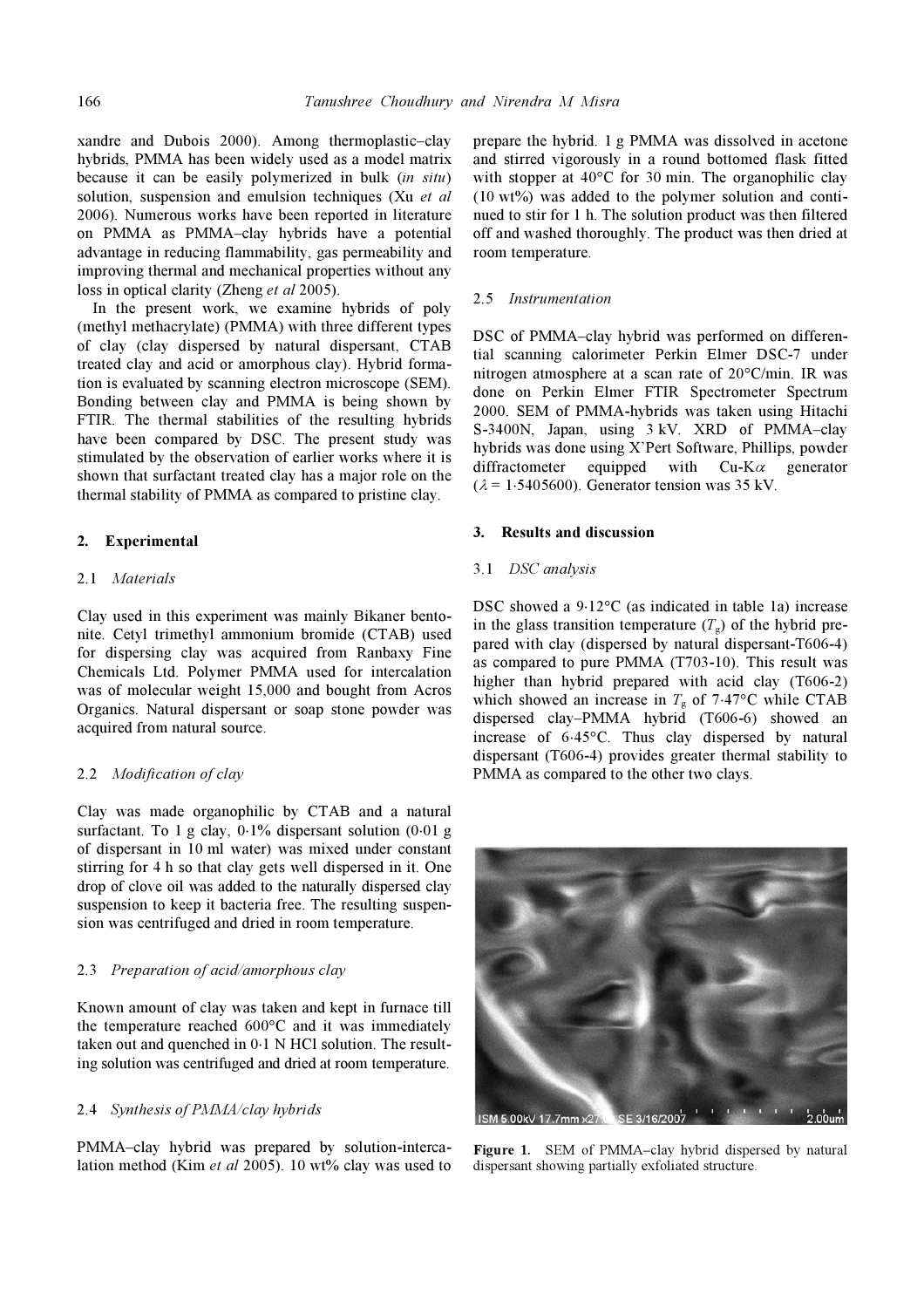

Figure 2. FTIR spectra of PMMA–clay hybrids.

**Table 1a.** Table showing  $T_g$  of PMMA–clay hybrids.

| Sl. no. | Type of hybrid                       | Structure                    | $T_{\rm g}$ (°C) (DSC) |
|---------|--------------------------------------|------------------------------|------------------------|
| $2^{1}$ | Pure PMMA<br>$PMMA + clay$           | Partially                    | 97.12<br>106.24        |
|         | (dispersed by natural<br>dispersant) | exfoliated                   |                        |
| 3       | PMMA + acid clay<br>PMMA + CTAB clay | Intercalated<br>Intercalated | 104.59<br>103.57       |

Table 1b. Table showing *d*-spacing of various organically modified PMMA–clay hybrids.

| Sl. no. | Sample name                             | $d$ -spacing (nm)    | Angle $(2\theta)$    |  |
|---------|-----------------------------------------|----------------------|----------------------|--|
| 2.<br>3 | T606-4<br>T <sub>606</sub> -2<br>T606-6 | 3.56<br>2.85<br>2.74 | 2.47<br>3.09<br>3.21 |  |
|         | Pure MMT                                | 1·6                  | 5.44                 |  |

#### 3.2 SEM analysis

Figure 1 shows SEM micrograph of PMMA–clay hybrid where clay has been dispersed by natural dispersant (T606-4). It is a partially exfoliated structure showing individual clay layers (not in registry) with PMMA embedded in the galleries of clay. PMMA–clay hybrids of acid clay (T606-2) and CTAB treated clay (T606-6) show intercalated structures as can be seen from  $d$ -spacing data supported by XRD. Clay dispersed by natural dispersant might have helped in increasing the interlayer spacing of clay thus fastening intercalation of PMMA within the galleries of clay leading to partially exfoliated structure.

# 3.3 FTIR analysis

IR spectra of all PMMA–clay hybrids give a distinct absorption peak at 1730 cm<sup>-1</sup> (C=O stretching), 2996 cm<sup>-1</sup> and 2952 cm<sup>-1</sup> (-CH<sub>2</sub> stretching), wide absorption peak at  $3400-3600$  cm<sup>-1</sup> (H-bond). Characteristic montmorillonite peak was observed between 900 and  $1000 \text{ cm}^{-1}$ (Si–O–Si stretch) which was very much reduced in the spectrum recorded for the hybrids as can be seen in figure 2. This may be due to the fact that PMMA being grafted on the clay surface.

## 3.4 XRD analysis

The d-spacing observed for virgin MMT is 1⋅6 nm  $(2\theta = 5.44 \text{ Å})$  which always increases upon organic modification (Jash and Wilkie 2005; Stadtmueller et al 2005). The *d*-spacings for the various organically modified clays are shown in table 1b. It is thus clear that  $d$ -spacing is greatest in T606-4 (PMMA–clay hybrid where clay has been dispersed by natural dispersant), thus indicating that exfoliated structure may have been attained.

#### 4. Conclusions

Synthesis of PMMA/clay hybrids by solution intercalation method using three different types of clays (clay dispersed by natural dispersant, CTAB treated clay, acid/amorphous clay) resulting in partially exfoliated and intercalated structures, respectively was described. The different morphologies of the hybrids resulted in significant thermal property improvements in comparison to pristine polymer. Partially exfoliated hybrid of PMMA